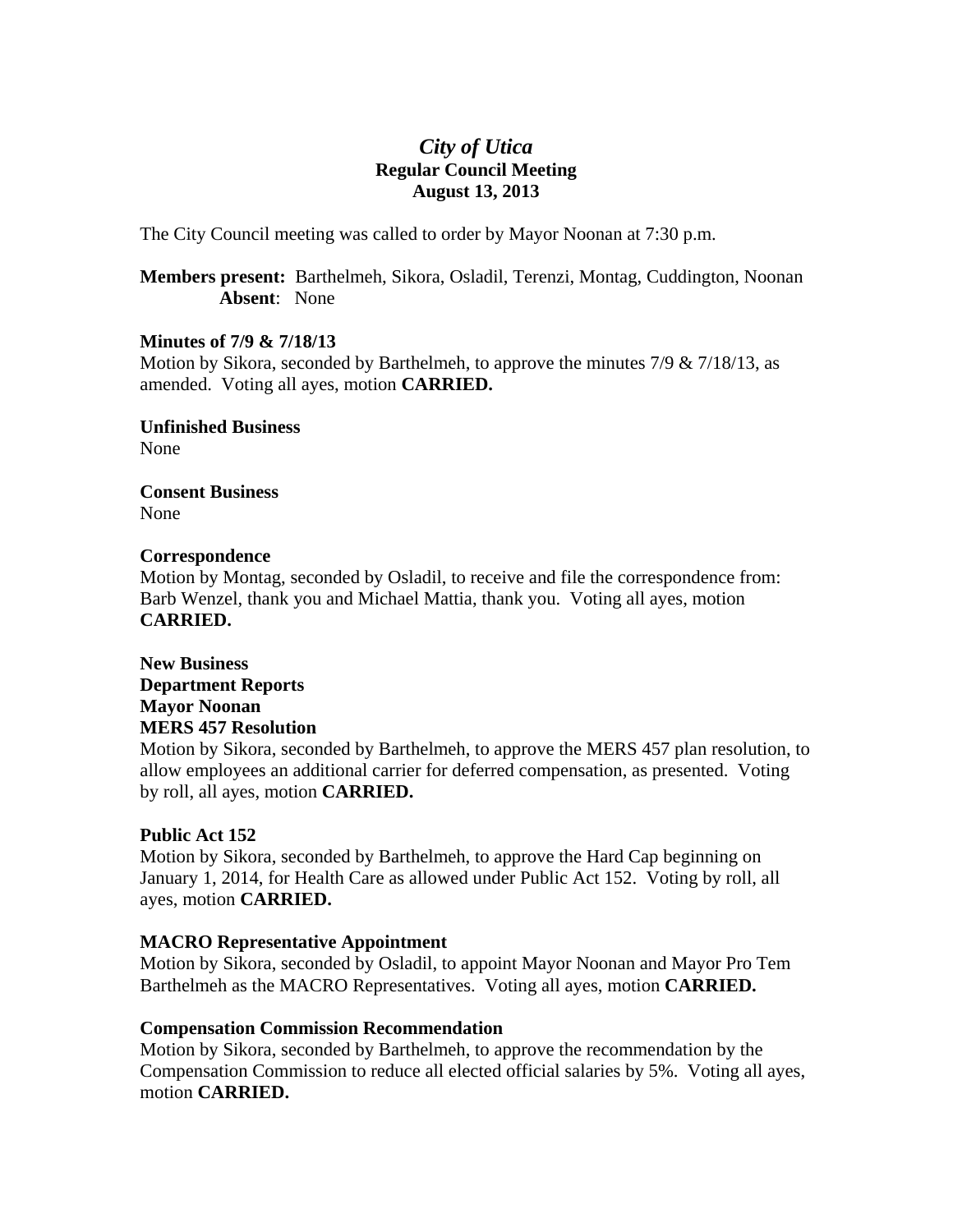#### **Regular Council Meeting August 13, 2013 Page 2**

#### **Council Reports**

Councilman Cuddington reported on the Movie in the Park being an excellent event and thanked all who donated funds to pay for the movie, including the Utica Lions Club. Mayor Noonan stated the Park It movie had the largest turnout of people to date. Councilwoman Montag invited all to attend the Labor Day Bridge walk. Mayor Noonan reminded members of the County Executive caucus on 8/19, 2:00p.m. and gave Council copies of the MACRO vision statement.

#### **Public Hearing, Haunted House Temporary Structures**

Jerry Noonan, Utica Lions Club President and Larry Black, were present to request permission to have a Haunted House from 8/16 to 11/1/13 on the vacant lot of Moscone Drive. There will be two structures one for kids, a ticket booth, food stand, a tent for pumpkin sales and a maze. Planning Commission recommended approval. As there were no other comments, motion by Barthelmeh, seconded by Sikora, to close the public hearing. Public hearing closed at 7:50 p.m.

Motion by Barthelmeh, seconded by Terenzi, to approve the temporary structure and use request for a Haunted House from August 15 to November 15, 2013, as presented. Voting all ayes, motion **CARRIED.** 

#### **Assessing- Nancy Strehl, Assessor**

Nancy Strehl, the Assessor, requested an executive session immediately following for a tax tribunal case.

**Building- Gary Moscone**  None

**Fire- Kevin Wilseck, Chief**  None

### **Police- Dave Faber, Chief**

Chief Faber informed residents and Council that there are some problems with the new smart light at Cass and Auburn.

### **DPW- Bill Lang, Superintendent**

Bill Lang, Superintendent, requested permission to replace the dump body and tarp system on the 1991 salt truck. Four bids were solicited with only one company responding. Councilman Cuddington asked if we had plans to purchase a new truck and is it worth replacing the dump body. Bill Lang stated the truck was worth repairing.

Motion by Barthelmeh, seconded by Cuddington, to approve the request to replace the Dump box and tarp system of the 1991 Chevy Kodiak salt truck at a cost of 8518.00. Voting all ayes, motion **CARRIED.** 

### **Potential GLFT Grant**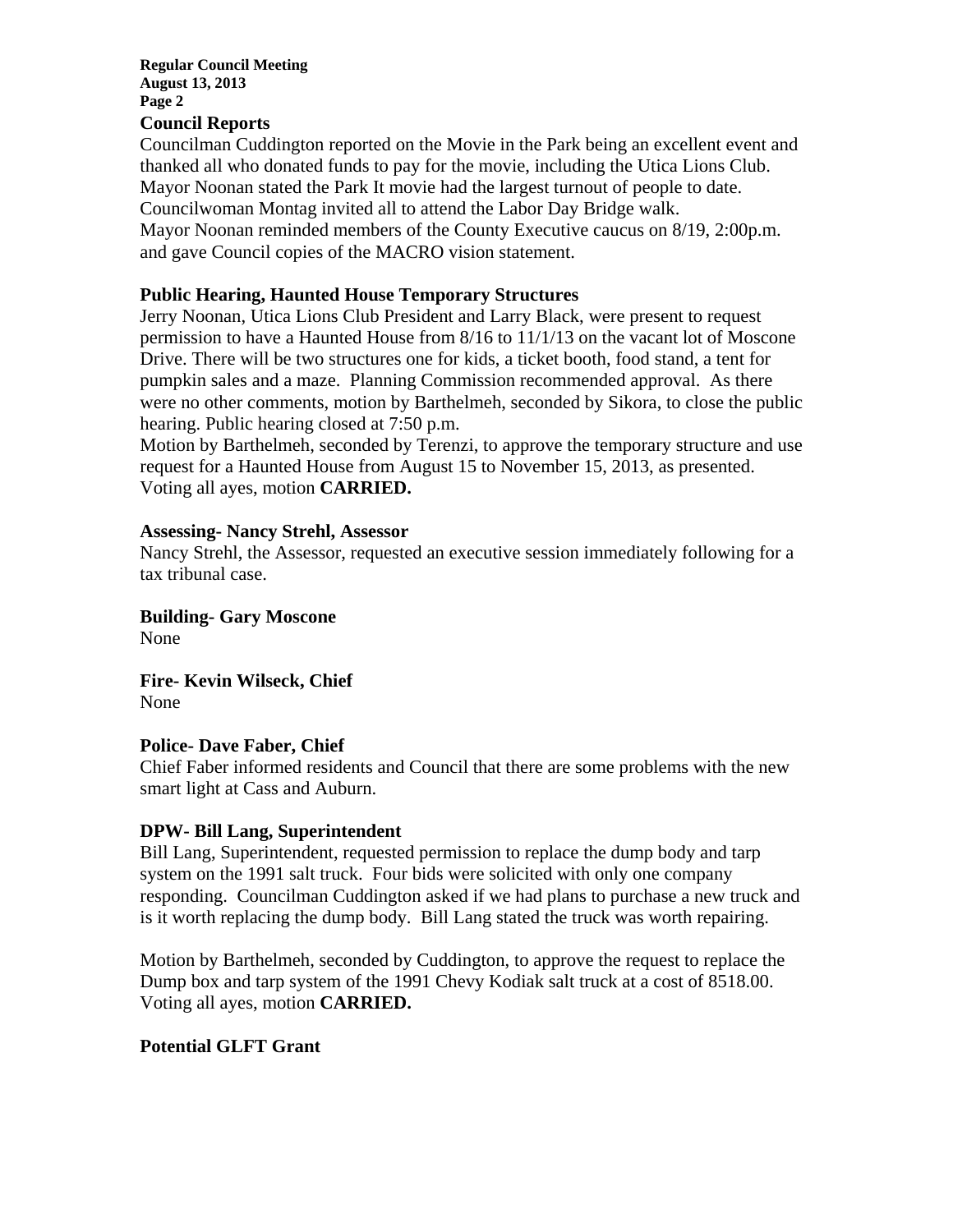**Regular Council Meeting August 13, 2013 Page 3** 

Motion by Barthelmeh, seconded by Terenzi, to approve the request to proceed with the GLFT grant in conjunction with the Clinton River Watershed Council, as presented. Voting all ayes, motion **CARRIED.** 

## **Hike/ Bike Trail**

Bill Lang, Superintendent, gave an update that the bids for the Hike/ Bike Trail came in over engineer estimates and they will be reviewed and rebid.

Also there is an ITC tower on the Clinton River northern property that will be repaired in the near future.

### **Treasurer- Philip Paternoster Act 345 Actuary Update**

Phil Paternoster, Treasurer, updated Council on the Act 345 valuation with the employer contribution rate is 27.94% for police and 9.43% for fire. The increase is due to the employee contribution going back to the normal contribution after a 3 year union concession and plan closure to new participants. No action needed.

## **Munetrix Renewal**

Motion by Noonan, seconded by Terenzi, to approve the renewal of the Munetrix contract at a cost of \$1,809.46, as presented. Voting all ayes, motion **CARRIED.** 

## **Riverside 175 General Liability Premium FY2014**

Motion by Sikora, seconded by Osladil, to approve the annual premium for the property and liability insurance for Riverside 175, 7650 Greeley at a cost of \$12,895. Voting all ayes, motion **CARRIED.** 

# **MERS Defined Benefit Contribution**

Motion by Sikora, seconded by Barthelmeh, to approve the MERS defined benefit contributions, employer portion back to the normal percentage, as the reduction agreement with the unions has expired. Voting all ayes, motion **CARRIED.**

### **Administration- Beth Ricketts, City Clerk**

### **Michigan Municipal League Annual Meeting of 9/17-20-13**

The annual MML meeting will be held in Detroit, Sept. 17-20. Motion by Osladil, seconded by Barthelmeh, to appoint Mayor Noonan as the voting delegate and Faith Terenzi as the alternate for the MML annual meeting. Voting all ayes, motion **CARRIED.** 

### **IFT Resolution**

Motion by Osladil, seconded by Sikora, to approve the amended resolution for the Pesco IFT of November 13, 2012. Voting by roll, all ayes, motion **CARRIED.** 

### **Metro Act Right of Way Permit Extension**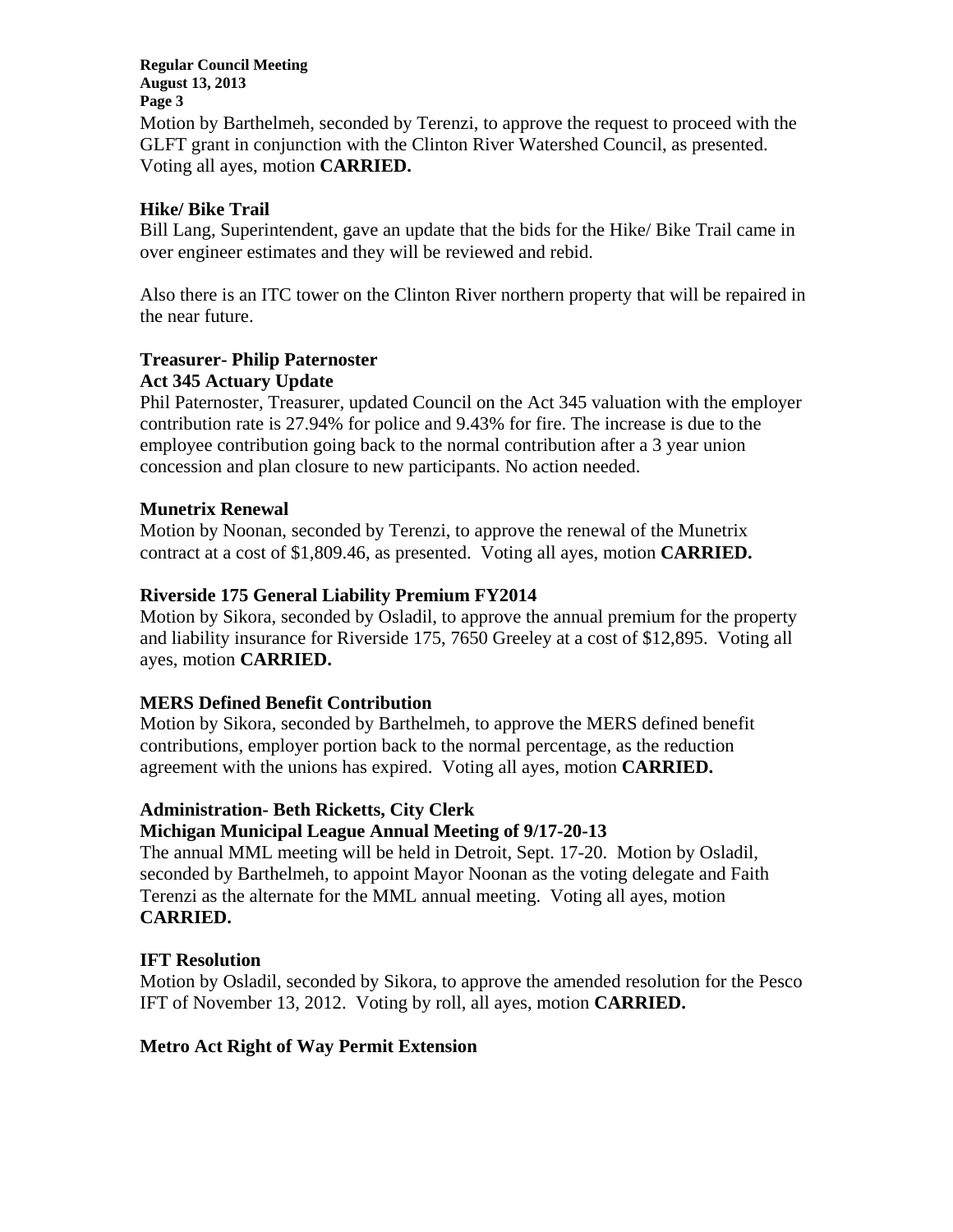**Regular Council Meeting August 13, 2013 Page 4**  Motion by Barthelmeh, seconded by Sikora, to approve the letter of agreement extending the METRO Act permit which was review by Neil Lehito and Jim McGrail, attorneys. Voting all ayes, motion **CARRIED.** 

## **Library- Marsha Doege, Director**

No report.

## **Parks and Recreation Commission**

Mary Lou Kinney invited all to attend the Labor Day Bridge Walk, 11am-1pm, beginning at either Riverside 175 or Memorial Park with a picnic to follow. Also the senior picnic will be on August 21 at 11:30 am in Grant Park. Mayor Noonan stated there will be another vision meeting regarding the Park and Recreation plan update in October.

### **Historic District Commission**

No report. **City Attorney, James McGrail**  No report.

### **Planning Commission**

Steve Cassin, City Planner, stated there will be a draft copy of the revised sign ordinance will be presented at the September Planning meeting.

# **Senior Housing Steering Committee**

No report.

# **Brownfield Redevelopment Authority**

No report.

# **Mini Bike Parade Request 8/31/13**

James Konkel was present to request a Mini Bike Parade on 8/31/13 at 1:00 pm on City Streets, duration approximately 30 minutes. The city attorney will prepare a waiver for the riders. Motion by Barthelmeh, seconded by Sikora, to approve the Mini Bike Parade on 8/31/13, as presented. Voting all ayes, motion **CARRIED.** 

# **7762 Auburn- Sidewalk Closing**

Kevin Kruger, builder and Stephanie Gurau, property manager, were present to request permission to close the sidewalk in front of 7762 Auburn for necessary brick and wood repair on the building. Repairs to take approximately one week. Motion by Barthelmeh, seconded by Sikora, to approve the request of sidewalk closure at 7762 Auburn, as presented. Voting all ayes, motion **CARRIED.**

### **Bills Payable**

Motion by Sikora, seconded by Montag, to approve the payment of all bills as presented. Voting all ayes, motion **CARRIED.** 

### **Communication from the Public**